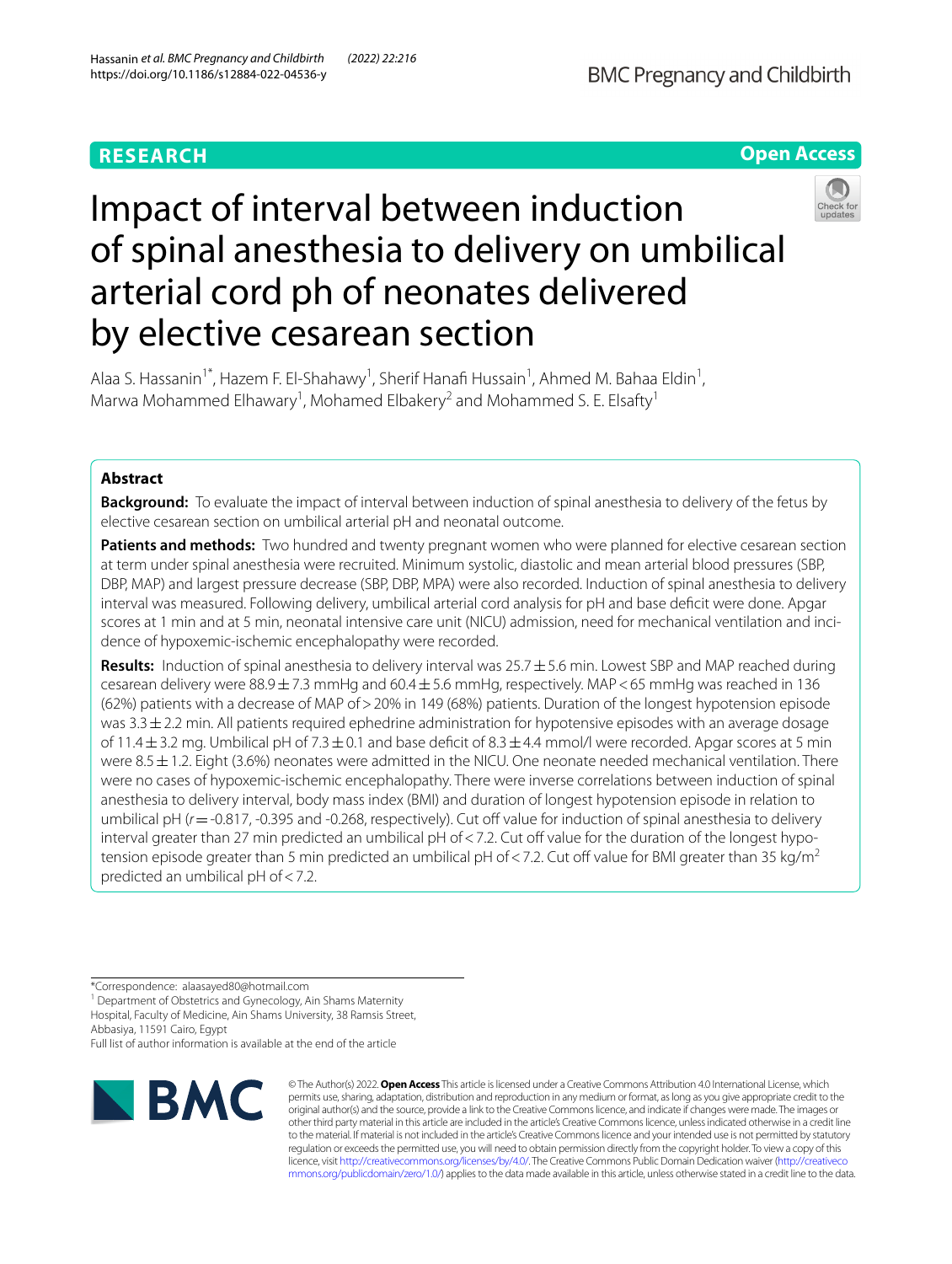**Conclusion:** Prolonged interval between induction of spinal anesthesia to delivery could be associated with neonatal acidosis. This could be aggravated by maternal obesity and prolonged duration of hypotension episodes during cesarean delivery.

**Keywords:** Neuraxial anesthesia, Umbilical cord arterial pH, Cesarean delivery, Fetal distress, Spinal anesthesia, Time interval

# **Introduction**

The selection of appropriate anesthesia for cesarean section depends on various factors such as indication for cesarean delivery, emergency status, maternal status, and patient preference. The effect of anesthesia on uterine blood flow and uterine vascular resistance, hence afecting placental perfusion pressure, can directly impact the outcome of pregnancy [[1\]](#page-8-0).

Because of the rapid onset of adequate anesthesia, the avoidance of fetal exposure to anesthetic drugs, and the maternal risks associated with general anesthesia, spinal anesthesia is the most commonly used technique for planned cesarean delivery [[2\]](#page-9-0). Among the most serious risks of spinal anesthesia is maternal hypotension during cesarean delivery. When prophylactic vasopressor infusions are not used, spinal hypotension occurs in up to 74 percent of planned cesarean deliveries and is linked to fetal acidosis [\[2](#page-9-0)].

There is a link between the drop of maternal blood pressure (BP) and fetal acidosis [[3](#page-9-1)]. Yet, the impact of the duration of hypotension episodes is not well investigated. Fetal distress and adverse neonatal outcomes are usually not expected during an elective cesarean section when compared to emergency cesarean section performed during labor. The time from the administration of spinal anesthesia to the extraction of the fetus is the window of potential fetal compromise [\[3](#page-9-1)].

During this pre-delivery window, both maternal hypotension and prolonged intraoperative time intervals contribute to a poor neonatal outcome, but their relative clinical importance and critical thresholds require further study [[4\]](#page-9-2).

Comparison of neonatal outcomes who were exposed to various anesthesia methods is not well studied. The relatively common criteria for evaluating the infant's clinical status after delivery is the frst and ffth-minute Apgar scoring system [[3\]](#page-9-1). Umbilical cord arterial blood assessment is considered the gold standard investigation for determining the acid–base status of the neonate and therefore determining the performance of the placenta. Furthermore, the Be, Hco3, Pco2, and pH values in the umbilical artery blood show the fetal state at delivery, especially in high-risk pregnancies, as well as the risk of fetal distress [[2](#page-9-0)].

Maternal obesity can aggravate neonatal and umbilical arterial pH depression caused by neuraxial anesthesiarelated hypotension due to reduction of uterine perfusion during cesarean Sect. [[5\]](#page-9-3). Intraoperative hypotension alone has been reported to predict lower neonatal umbilical arterial pH independently after removing maternal obesity as a confounding factor. These factors may compound one another because obese women undergoing cesarean delivery have been shown to have a greater incidence of intraoperative hypotension [\[6](#page-9-4)].

This study aimed to evaluate the impact of interval between induction of spinal anesthesia to delivery of the fetus by elective cesarean section on umbilical arterial pH and neonatal outcome including 5 min Apgar score and need for NICU admission for respiratory depression.

# **Patients and methods**

This was a prospective observational study conducted between  $1<sup>st</sup>$  of December, 2019 to  $30<sup>th</sup>$  of November, 2020 in Ain Shams Maternity Hospital, Cairo, Egypt. Two hundred and twenty pregnant women who were planned for elective cesarean delivery at term under spinal anesthesia were recruited. All patients had an ultrasound and a reassuring non-stress cardiotocograph before delivery to exclude patients with pre-existing fetal distress. All patients who were pregnant with multiple fetuses or fetuses with congenital anomalies or women who went into labor and had emergency cesarean deliveries were excluded; so were patients who had medical or obstetrical complications with pregnancy and patients who were planned for additional surgeries with cesarean section. Approval from Ain Shams Maternity Hospital Ethical Committee was obtained and all participants signed written informed consents for participation in the study.

All participants were monitored primarily before induction of spinal anesthesia and base-line systolic blood pressure (SBP), diastolic blood pressure (DBP), mean arterial pressure (MAP), base-line heart rate and base-line oxygen saturation were recorded. All patients received a preload of 1000 ml of Ringer lactate through an 18 gauge cannula. Standard approach for spinal anesthesia was performed in a fexed, sitting position using a 25-gauge Sprotte needle placed in the L2–L3 or L3–L4 intervertebral space through which 10 mg of hyperbaric 0.5% bupivacaine and 25mcg of fentanyl were injected.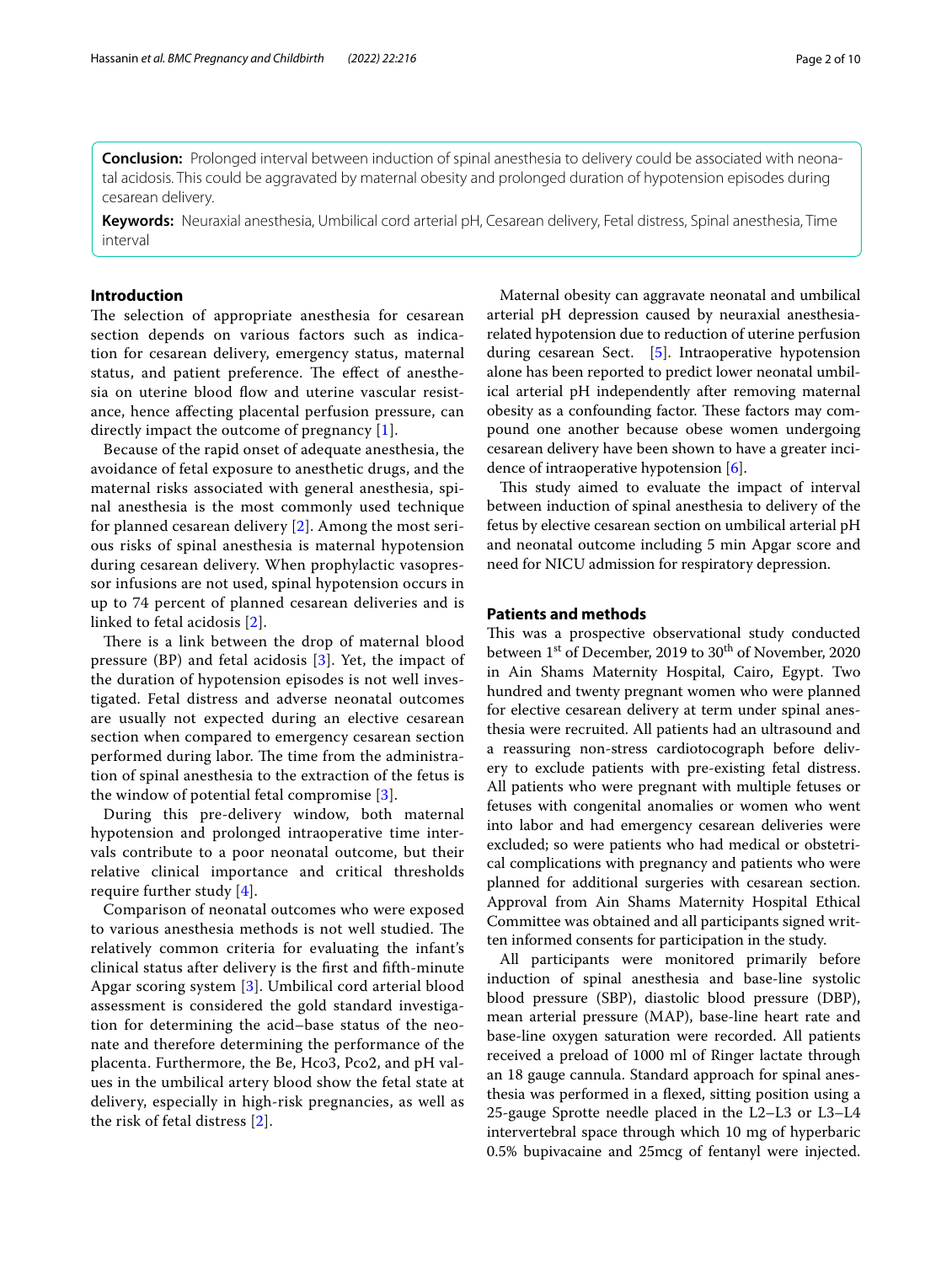The dose was reduced to  $1.75$  mL of hyperbaric  $0.5\%$ bupivacaine in the patients with a height less than 1.55 m. After induction of spinal anesthesia women were placed in the left lateral tilt position (10-15degrees) until pfannensteil incision was performed and the blood pressure was monitored every 3–5 min from the beginning of anesthesia until fetal delivery and any episode of hypotension (defned by SBP less than 100 mmHg or MAP less than 65 mmHg) was recorded. Episodes of hypotension were managed by infusion of 500 cc of Ringer lactate and fxed incremental doses of ephedrine by 3–6 mg each time according to the severity of hypotension, which was also recorded. Minimum blood pressure (SBP, DBP, MAP) and largest pressure decrease (SBP, DBP, MPA) were also recorded. Induction of spinal anesthesia to delivery interval was measured from injection of bupivacaine through the spinal needle until delivery of the fetus outside the uterus. Induction of spinal anesthesia to skin incision interval was measured from injection of bupivacaine in the spinal needle until start of the pfannensteil skin incision. Skin incision to uterine incision interval was measured from start of pfannensteil skin incision until start of uterine incision. Uterine incision to delivery interval was measured from start of uterine incision until delivery of fetus outside the uterus.

Umbilical artery samples were obtained after delivery using pre-heparinized 3 ml syringe from fetal umbilical artery. To avoid inclusion of inadvertent umbilical venous gases samples, samples in which oxygen pressure was>60 mm Hg were excluded. Following delivery, fetal birth weight (grams), umbilical cord arterial analysis for pH, pCO2 and base deficit were done. Apgar scores at 1 min and at 5 min were evaluated by the pediatrician. The primary study outcome was neonatal acidosis defined as pH less than 7.2 or base deficit of more than 12.0. The secondary outcome was a composite of 5-min Apgar score of<7, transient tachypnea of the newborn, respiratory distress syndrome, hypoxemic-ischemic encephalopathy and admission to the neonatal intensive care unit.

## **Statistical analysis**

IBM-SPSS Statistics for windows, version 23.0 (Copyright IBM Corp., Armonk, N.Y., USA. 2015) was used data analysis. Descriptive statistics including mean, standard deviation, median, range and percentage were calculated. Chi-square test was utilized to compare the discrepancy in distribution of frequencies among various groups. Analysis of variance [ANOVA] tests were used for comparison among diferent times in the same group in quantitative data. Linear Correlation Coefficient [r] was utilized for identifcation of a correlation between two quantitative variables in a single group. Independent t-test was used to distinguish the means of dichotomous data for continuous variables. Receiver Operating Characteristic (ROC) curve was utilized to select the best cut-off point for the test. Kruskal–Wallis Test, a nonparametric equivalent to one-way ANOVA, evaluated whether several independent samples were from the same population. If an underlying variable had a continuous distribution, and required an ordinal level of measurement, Logistic Regression Binary Logistic Regression models were performed. A  $p$ -value  $\leq$  0.05 was evaluated as signifcant.

# **Results**

220 patients were recruited. They were  $29.4 \pm 4.1$  years of age with an average BMI of  $33.5 \pm 2.8$  kg/m<sup>2</sup>. They all had elective lower segment cesarean sections between 38 and 39 weeks for diferent indications, of which previous lower segment cesarean section was the most frequent (79%). Induction of spinal anesthesia to delivery interval was  $25.7 \pm 5.6$  min, while skin incision to uterine incision interval was  $7.1 \pm 2.4$  min. Uterine incision to delivery interval was  $1.2 \pm 0.5$  min with 87% of patients delivered in cephalic presentation. All patients required ephedrine administration for hypotensive episodes with an average dosage of  $11.4 \pm 3.2$  mg. New born babies had an average weight of  $3335.7 \pm 206.7$ gm and an umbilical PH of  $7.3 \pm 0.1$  with base deficit of  $8.3 \pm 4.4$  mmol/l. Mean Apgar scores at 5 min were  $8.5 \pm 1.2$ . Eight (3.6%) neonates were admitted in the NICU due to respiratory distress and there were no cases of hypoxemic-ischemic encephalopathy (Table [1\)](#page-3-0). Five neonates were diagnosed as transient tachypnea of the newborn and resolved with nasal oxygen. The other two neonates were treated with continuous positive airway pressure (CPAP). Umbilical PH ranged between <7 and 7.2. One neonate suffered from severe respiratory distress syndrome and required mechanical ventilation. Umbilical PH for this neonate was<7. All neonates improved and were discharged. 164 (75%) patients had an induction of spinal anesthesia to delivery interval of 20 to 29 min, while 180 (82%) patients delivered neonates with pH equal to or>7.21. Baseline SBP and MAP before start of spinal anesthesia was  $110.9 \pm 8.0$  mmHg and  $82.2 \pm 5.3$  mmHg, respectively, and lowest SBP and MAP reached during cesarean delivery was  $88.9 \pm 7.3$  mmHg and  $60.4 \pm 5.6$  mmHg, respectively. MAP<65 mmHg was reached in 136 (62%) patients with a decrease of MAP of>20% in 149 (68%) patients. Duration of the longest hypotension episode was  $3.3 \pm 2.2$  $3.3 \pm 2.2$  $3.3 \pm 2.2$  min (Table 2).

As shown in Table [3](#page-4-1), umbilical pH less than 7 was associated with induction of spinal anesthesia to delivery interval of  $40.5 \pm 4.4$  min, induction of spinal anesthesia to skin incision interval of  $24.3 \pm 2.9$  min, skin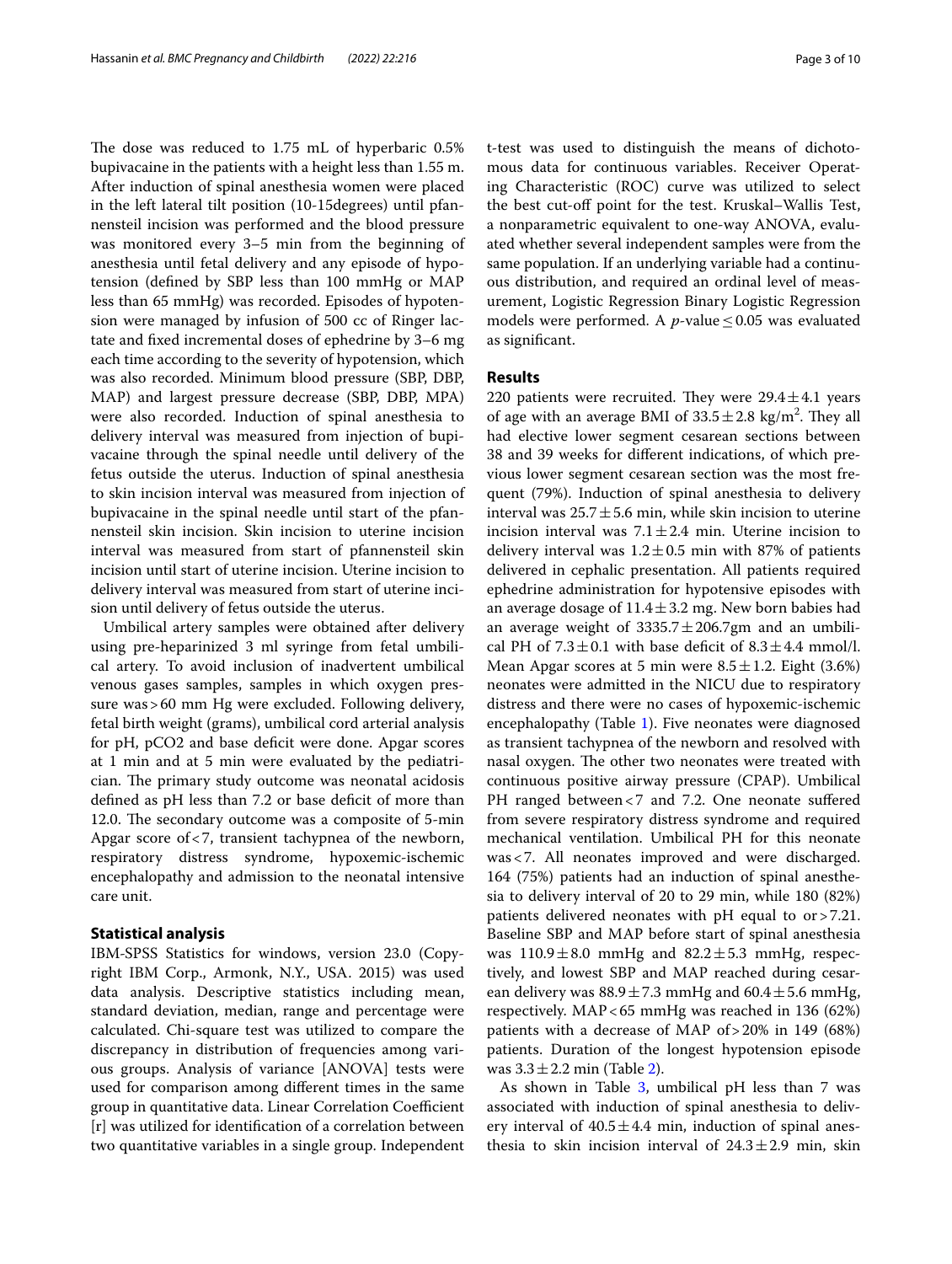<span id="page-3-0"></span>

|  | Table 1 Descriptive Data of Participants |  |  |
|--|------------------------------------------|--|--|
|--|------------------------------------------|--|--|

| Maternal data:                                                 | Range             | $Mean \pm SD$    |  |  |
|----------------------------------------------------------------|-------------------|------------------|--|--|
| Age (years)                                                    | $21 - 41$         | 29.84±4.11       |  |  |
| BMI ( $kg/m2$ )                                                | $24 - 39$         | $33.45 \pm 2.75$ |  |  |
| Parity                                                         | $0 - 4$           | $\overline{2}$   |  |  |
| Indication of CS:                                              | N                 | $\%$             |  |  |
| <b>RLSCS</b>                                                   | 173               | $(78.6\%)$       |  |  |
| Breech                                                         | 29                | $(13.2\%)$       |  |  |
| Maternal request                                               | 15                | $(6.8\%)$        |  |  |
| Previous Intrauterine fetal demise                             | 3                 | $(1.4\%)$        |  |  |
| Previous cerebral palsy                                        | $0 - 4$           | $\overline{1}$   |  |  |
| Intraoperative data:                                           | Range             | $Mean \pm SD$    |  |  |
| Induction of spinal anesthesia to delivery interval (min)      | $14 - 50$         | $25.69 \pm 5.56$ |  |  |
| Induction of spinal anesthesia to skin incision interval (min) | $9 - 28$          | $17.34 \pm 3.70$ |  |  |
| Skin incision to uterine incision interval (min)               | $3 - 20$          | $7.06 \pm 2.35$  |  |  |
| Uterine incision to delivery interval (min)                    | $1 - 5$           | $1.18 \pm 0.53$  |  |  |
| Cephalic presentation                                          | N-%: 191 (86.8%)  |                  |  |  |
| Need for vasopressor (ephedrine)                               | N-%: 220 (100.0%) |                  |  |  |
| Dose of vasopressor (ephedrine) (mg)                           | $4 - 21$          | $11.43 \pm 3.20$ |  |  |
| New born data:                                                 |                   |                  |  |  |
| Umbilical PH                                                   | $7 - 7.36$        | $7.29 \pm 0.08$  |  |  |
| Base deficit (mmol/l)                                          | $0.3 - 21.8$      | $8.34 \pm 4.43$  |  |  |
| Base deficit < 12 mmol/l                                       | N-%: 183 (83.2%)  |                  |  |  |
| Fetal birth weight (gm)                                        | 2500-4200         | 3335.68 ± 206.65 |  |  |
| Apgar 1 min                                                    | $5 - 9$           | $8.18 \pm 0.81$  |  |  |
| Apgar 5 min                                                    | $5 - 10$          | $8.52 \pm 1.18$  |  |  |
| Apgar 5 min $<$ 7                                              | $N-$ %: 4 (1.8%)  |                  |  |  |
| NICU admission                                                 | $N-$ %: 8 (3.6%)  |                  |  |  |
| Need for intubation/ventilation                                | $N-$ %: 1 (0.5%)  |                  |  |  |
| Hypoxic ischemic encephalopathy                                | 0                 |                  |  |  |

incision to uterine incision interval of  $13.8 \pm 6.2$  min and uterine incision to delivery interval  $2.3 \pm 0.5$  min. Comparing these intervals at an umbilical pH of>7.3, they were  $22.5 \pm 3.4$  min,  $15.3 \pm 2.7$  min,  $6.2 \pm 1.4$  min and  $1.1 \pm 0.2$  min, respectively, which showed a highly statistically signifcant diference (*P*<0.001). Other data related to diferent levels of umbilical pH were BMI, drop in SBP and MAP, duration of longest hypotension episode, degree of base deficit and Apgar scores in neonates (Table [4\)](#page-5-0). BMI of  $35.5 \pm 3.4$  kg/m<sup>2</sup> was associated with umbilical artery pH of 7.01–7.10 compared to lower BMI of  $34\pm2.0$  kg/m<sup>2</sup> in women delivering neonates with umbilical pH of 7.21–7.3, which showed highly statistically significant difference ( $p$  < 0.001). Similarly, a drop of SBP and MAP of  $30 \pm 21.9$  mmHg and  $28.9 \pm 5.7$  mmHg, respectively, were associated with an umbilical artery pH of 7.01–7.10, compared to drop of SBP and MAP of  $23.7 \pm 9.0$  mmHg and  $24.8 \pm 6.3$  mmHg, respectively, were associated with umbilical pH of 7.21- 7.3, which showed statistically signifcant diference

 $(p=0.017$  and  $p<0.001$ , respectively). At an umbilical pH of 7.01–7.10, duration of longest hypotension episode was  $4.3 \pm 2.4$  min compared to  $3.5 \pm 1.1$  min at an umbilical pH of 7.21–7.3 ( $p = 0.012$ ). Apgar scores at 1 min were  $7.8 \pm 1$  at umbilical pH of 7.01–7.10 compared to 8.2  $\pm$  0.8 at umbilical pH of 7.21–7.3 ( $p = 0.002$ ) (Table [4](#page-5-0)).

Inverse correlations between various studied intervals, BMI and longest hypotensive episode were found with umbilical pH. The greater the induction of spinal anesthesia to delivery and to skin incision intervals, the lower the umbilical pH  $(r = -0.817$  and  $-0.706$ , respectively). The greater the skin incision to uterine incision interval and uterine incision to delivery interval, the lower the umbilical pH  $(r = -0.634$  and  $-0.454$ , respectively). The higher the BMI and duration of the longest hypotension episode the lower the umbilical pH  $(r = -0.395$  and  $-0.268$ , respectively), showing weaker correlations. All correlations showed a highly statistically signifcant diference (Table [5\)](#page-5-1). Cut off value for induction of spinal anesthesia to delivery interval greater than 27 min predicted an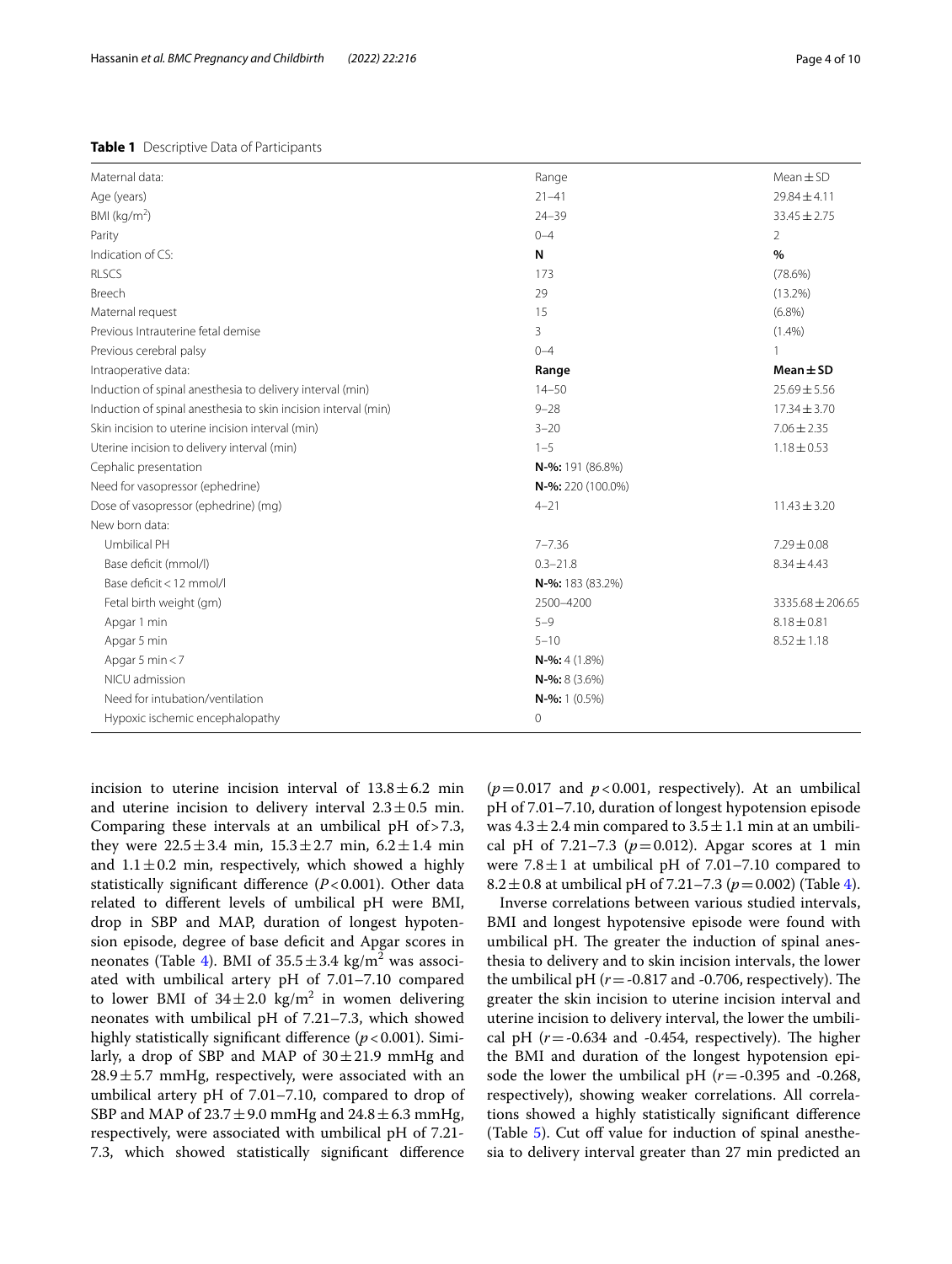# <span id="page-4-0"></span>**Table 2** Descriptive Data of Participants

| Induction of spinal anesthesia to delivery (min)                 | N                   | $\%$              |  |
|------------------------------------------------------------------|---------------------|-------------------|--|
| < 20                                                             | 18                  | 8.2               |  |
| $20 - 29$                                                        | 164                 | 74.5              |  |
| $30 - 39$                                                        | 33                  | 15.0              |  |
| 40 or more                                                       | 5                   | 2.3               |  |
| <b>Umbilical PH</b>                                              | N                   | %                 |  |
| < 7.0                                                            | $\overline{4}$      | 1.8               |  |
| $7.01 - 7.10$                                                    | 6                   | 2.7               |  |
| $7.11 - 7.2$                                                     | 30                  | 13.6              |  |
| $7.21 - 7.3$                                                     | 57                  | 25.9              |  |
| >7.3                                                             | 123                 | 55.9              |  |
| Maternal blood pressure data:                                    | Range               | $Mean \pm SD$     |  |
| Baseline SBP (mmHg) (just before induction of spinal anesthesia) | $90 - 125$          | $110.87 \pm 8.02$ |  |
| Minimum SBP (mmHg)                                               | $70 - 120$          | $88.86 \pm 7.33$  |  |
| Decrease in SBP (mmHq)                                           | $0 - 55$            | $22.01 \pm 9.75$  |  |
| Decrease SBP > 20%                                               | N-%: 101 (45.9%)    |                   |  |
| Decrease SBP > 40%                                               | $N-$ %: 6 (2.7%)    |                   |  |
| Baseline MAP (mmHg) (just before induction of spinal anesthesia) | $70 - 93$           | $82.16 \pm 5.27$  |  |
| Minimum MAP (mmHg)                                               | $44 - 75$           | $60.35 \pm 5.61$  |  |
| Decrease in MAP (mmHq)                                           | $5 - 40$            | $21.70 \pm 7.08$  |  |
| $MAP < 65$ mmHg                                                  | $N-$ %: 136 (61.8%) |                   |  |
| Decrease MAP > 20%                                               | $N-$ %: 149 (67.7%) |                   |  |
| Decrease MAP > 40%                                               | $N-$ %: 7 (3.2%)    |                   |  |
| Duration of the longest hypotension episode (min)                | $0 - 9$             | $3.35 \pm 2.19$   |  |

# <span id="page-4-1"></span>**Table 3** Relation between Umbilical pH and Diferent Studied Intervals

|                                                                   | Umbilical pH                     |                 |                                                                                             |                 |                                          |              |              |
|-------------------------------------------------------------------|----------------------------------|-----------------|---------------------------------------------------------------------------------------------|-----------------|------------------------------------------|--------------|--------------|
|                                                                   | < 7.0                            | $7.01 - 7.10$   | $7.11 - 7.2$                                                                                | $7.21 - 7.3$    | >7.3                                     | <b>ANOVA</b> |              |
|                                                                   |                                  |                 |                                                                                             |                 |                                          |              | P-value      |
| Induction of spinal anesthesia to delivery interval (min)         |                                  |                 | $40.50 \pm 4.36$ 35.17 $\pm 4.92$ 32.17 $\pm 5.55$ 27.07 $\pm 2.27$ 22.53 $\pm 3.38$ 78.418 |                 |                                          |              | $< 0.001**$  |
| Induction of spinal anesthesia to skin incision interval<br>(min) | 24.25±2.87 22.67±3.08 21.10±3.13 |                 |                                                                                             |                 | $18.81 \pm 2.33$ $15.26 \pm 2.72$ 49.450 |              | $< 0.001$ ** |
| Skin incision to uterine incision interval (min)                  | $13.75 \pm 6.24$                 | $10.17 + 3.31$  | $8.97 + 2.72$                                                                               | $7.05 \pm 1.71$ | $6.24 \pm 1.37$                          | 29618        | $< 0.001$ ** |
| Uterine incision to delivery interval (min)                       | $2.25 \pm 0.50$                  | $2.17 \pm 0.98$ | $1.57 + 0.94$                                                                               | $1.14 \pm 0.44$ | $1.06 + 0.23$                            | 13650        | $< 0.001$ ** |

umbilical pH of  $< 7.2$  (Fig. [1](#page-6-0)). Cut off value for the duration of the longest hypotension episode greater than 5 min predicted an umbilical pH of  $< 7.2$  $< 7.2$  (Fig. 2). Cut off value for BMI greater than 35 kg/m $^2$  predicted an umbilical pH of  $< 7.2$  (Fig. [3](#page-7-0)).

# **Discussion**

Spinal anesthesia is one of commonest and safest methods of anesthesia for cesarean delivery, yet its efect on the neonate should be further elaborated. The objective of this study was to evaluate the efect of the interval between administration of spinal anesthesia to delivery of the neonate by elective cesarean delivery on neonatal outcome, primarily neonatal acidosis. In our study, 44 (20%) neonates were born with an umbilical cord arterial pH of<7.21. Eight (3.6%) neonates required NICU admission and one neonate required mechanical ventilation for respiratory distress. Comparing induction of spinal anesthesia to delivery interval and other studied intervals between diferent categories of umbilical pH showed a highly statistically signifcant diference ( $p$ <0.001), with an interval of  $40.5 \pm 4.4$  min at an umbilical pH of <7 compared to an interval of  $22.5 \pm 3.4$  min for an umbilical pH of>7.3. Moreover, comparisons of the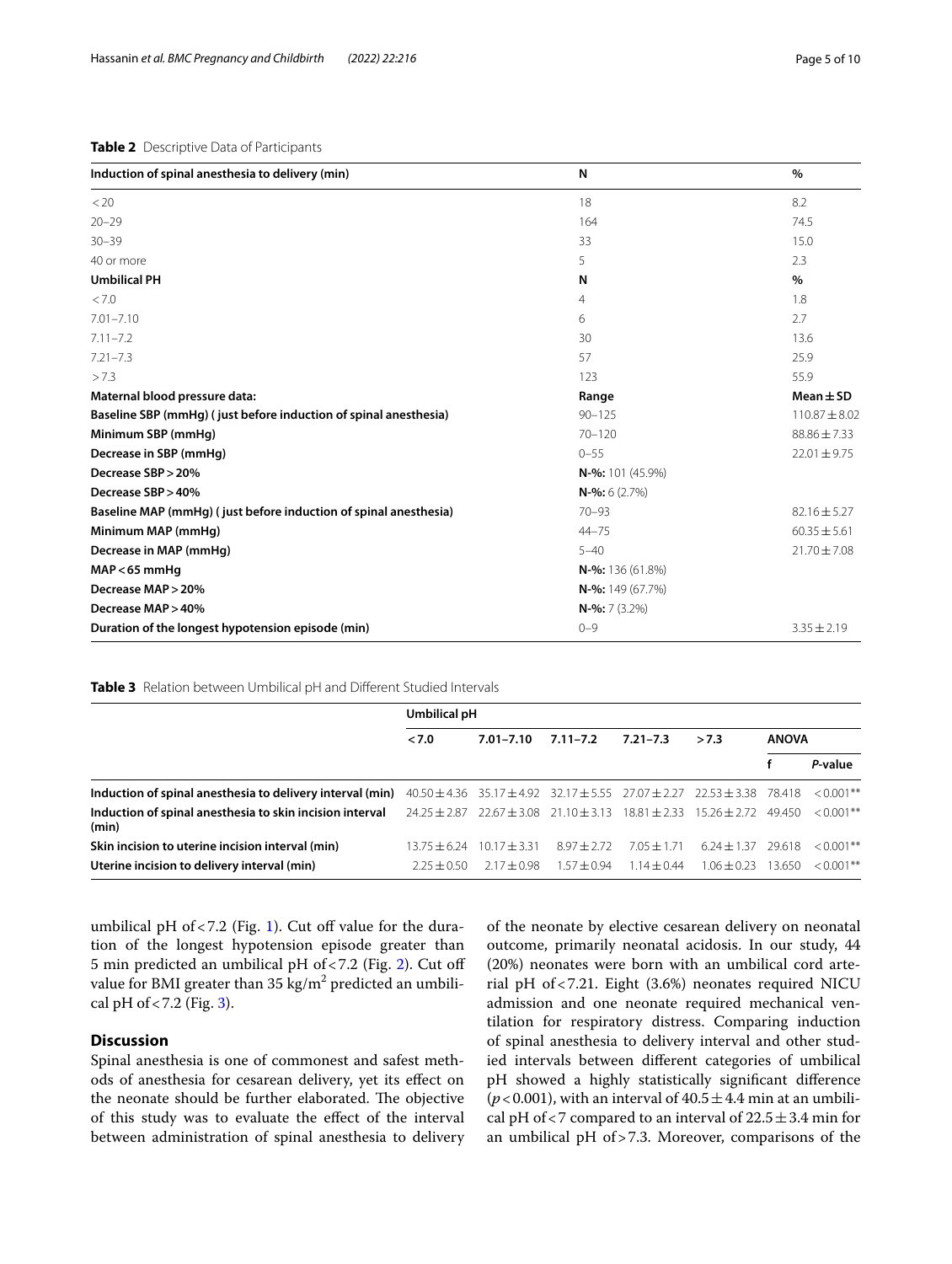|                                                                     | Umbilical pH     |                    |                    |                    |                   |              |            |
|---------------------------------------------------------------------|------------------|--------------------|--------------------|--------------------|-------------------|--------------|------------|
|                                                                     | < 7.0            | $7.01 - 7.10$      | $7.11 - 7.2$       | $7.21 - 7.3$       | >7.3              | <b>Tests</b> |            |
|                                                                     |                  |                    |                    |                    |                   | $f/X^2$      | P-value    |
| Age (years)                                                         | $28.75 \pm 5.38$ | $79.50 + 5.21$     | $31.20 + 3.75$     | $30.12 \pm 3.66$   | $79.43 + 4.79$    | 1.278        | 0.279      |
| BMI (kg/m2)                                                         | $33.75 \pm 3.86$ | $35.50 \pm 3.39$   | $35.57 \pm 3.35$   | $33.95 \pm 2.04$   | $32.59 \pm 2.45$  | 10.285       | $< 0.001*$ |
| Parity                                                              | $1.5(1-3)$       | $1.5(1-4)$         | $2(0-3)$           | $2(0-3)$           | $1(0-4)$          | 4.606        | 0.330      |
| Frequency of previous abortions                                     | $0.5(0-1)$       | $0(0-2)$           | $0(0-1)$           | $0(0-2)$           | $0(0-3)$          | 1.731        | 0.785      |
| <b>Previous CS</b>                                                  | $1.5(1-3)$       | $1.5(1-3)$         | $2(0-3)$           | $2(0-3)$           | $1(0-4)$          | 4.134        | 0.388      |
| Baseline SBP (mmHg) (just before<br>induction of spinal anesthesia) | $107.5 \pm 5$    | $114.50 \pm 8.46$  | $113.00 \pm 7.61$  | $110.37 \pm 7.49$  | $110.51 \pm 8.36$ | 1.134        | 0.341      |
| Minimum SBP (mmHq)                                                  | $87.5 + 13.23$   | $84.5 + 15.73$     | 88.43 ± 12.56      | $86.67 \pm 6.65$   | $90.24 + 4.35$    | 3.065        | $0.018*$   |
| Decrease in SBP (mmHg)                                              | $20 \pm 12.25$   | $30 \pm 21.85$     | $24.57 \pm 14.2$   | $23.70 \pm 9.03$   | $20.28 \pm 7.27$  | 3.079        | $0.017*$   |
| Baseline MAP (mmHg) (just before<br>induction of spinal anesthesia) | $79 \pm 6.16$    | $82 \pm 2.76$      | $83.80 \pm 5.16$   | $82.56 \pm 5.41$   | $81.69 \pm 5.25$  | 1.424        | 0.227      |
| Minimum MAP (mmHq)                                                  | $53 + 4.16$      | $53.17 + 4.12$     | $55.47 \pm 4.64$   | $57.23 + 4.23$     | $63.57 + 4.11$    | 43.119       | $< 0.001*$ |
| Decrease in MAP (mmHq)                                              | $26 \pm 6.06$    | $28.83 \pm 5.74$   | $28.1 \pm 6.83$    | $24.84 \pm 6.28$   | $18.2 \pm 5.32$   | 27.068       | $< 0.001*$ |
| Duration of the longest<br>hypotension episode (min)                | $4.25 \pm 1.71$  | $4.33 \pm 2.42$    | $4.40 \pm 2.31$    | $3.46 \pm 1.07$    | $2.97 \pm 2.45$   | 3.294        | $0.012*$   |
| Dose of vasopressor (ephedrine) (mg)                                | $12.25 \pm 2.5$  | $12.33 \pm 5.65$   | $12.17 \pm 3.82$   | $12.02 \pm 2.84$   | $10.91 \pm 3.02$  | 1.903        | 0.111      |
| Base deficit (mmol/l)                                               | $18.28 \pm 3.47$ | $14.68 \pm 3.28$   | $14.42 \pm 3.26$   | $8.59 \pm 2.61$    | $6.11 \pm 3.07$   | 65.659       | $< 0.001*$ |
| Fetal birth weight (gm)                                             | $3325 \pm 263$   | $3183.3 \pm 222.9$ | $3366.7 \pm 349.7$ | $3334.2 \pm 172.7$ | 3336.6 ± 169.6    | 0.988        | 0.415      |
| Apgar 1 min                                                         | $7.75 \pm 0.5$   | $7.83 \pm 0.98$    | $7.70 \pm 0.65$    | $8.18 \pm 0.83$    | $8.33 \pm 0.79$   | 4.428        | $0.002*$   |
| Apgar 5 min                                                         | $8.25 \pm 0.5$   | $8.17 \pm 0.75$    | $8.17 \pm 0.75$    | $8.46 \pm 1.21$    | $8.67 \pm 1.27$   | 1.376        | 0.243      |

# <span id="page-5-0"></span>**Table 4** Relationship between Various Parameters and Umbilical pH

<span id="page-5-1"></span>**Table 5** Correlation between Umbilical pH with Different Studied Intervals, BMI and Duration of Longest Hypotension Episode

|                                                            | Umbilical pH |              |  |
|------------------------------------------------------------|--------------|--------------|--|
|                                                            |              | P-value      |  |
| Induction of spinal anesthesia to delivery (min)           | $-0.817$     | $< 0.001$ ** |  |
| Induction of spinal anesthesia to skin incision time (min) | $-0.706$     | $< 0.001$ ** |  |
| Skin incision to uterine incision time (min)               | $-0.634$     | $< 0.001$ ** |  |
| Uterine incision to delivery time (min)                    | $-0.454$     | $< 0.001$ ** |  |
| BMI (kg/m2)                                                | $-0.395$     | $< 0.001$ ** |  |
| Duration of the longest hypotension episode (min)          | $-0.268$     | $< 0.001**$  |  |

lowest SBP and MAP reached during the operation, the degree of drop of SBP and MAP, the duration of longest hypotension episode, the degree of base deficit and Apgar scores at 1 min between various levels of umbilical pH, all showed statistically signifcant diferences. Patients whose neonates had an umbilical PH of<7 had the least mean arterial pressure right before the induction of spinal anesthesia. Moreover, they had the longest induction of spinal anesthesia to delivery interval  $(40.5 \pm 4.53 \text{ min})$ , which was substantial, compared to patients in subse-quent categories of umbilical PH (Table [3\)](#page-4-1). This could explain why these patients had the lowest umbilical PH in spite of the fact that their BMI was not the highest and their minimum SBP reached was not the lowest. Furthermore, there were inverse correlations between umbilical pH and diferent study outcomes. Lower umbilical pH was associated with greater induction of spinal anesthesia to delivery interval, with prolonged duration of longest hypotension episode and with higher BMI. A cut-of value of more than 27 min for induction of spinal anesthesia to delivery interval, more than 5 min for longest hypotension episode and more than  $35 \text{ kg/m}^2$  for BMI predicted an umbilical pH of<7.2. As shown in Table [4](#page-5-0), patients in all categories of umbilical PH values had high BMI, yet their neonates had diferent values for umbilical PH ranging from too low to normal. Similarly, all patients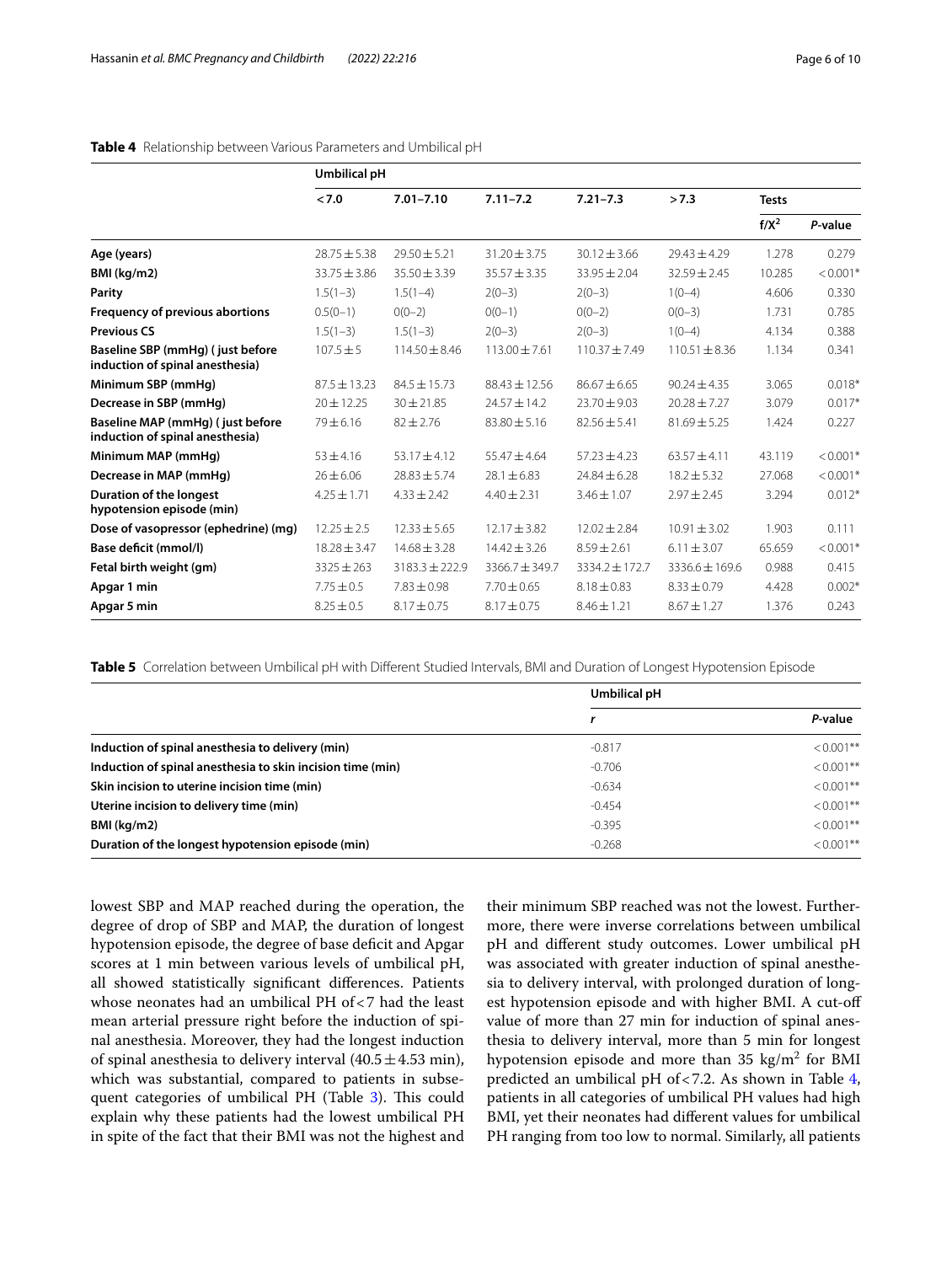

<span id="page-6-0"></span>

<span id="page-6-1"></span>in diferent categories of umbilical PH had little diferences between the durations of longest hypotensive episodes. Therefore the correlations were weak compared to correlations with induction of spinal anesthesia to delivery interval. There were noticeable differences in the latter interval seen between patients in diferent categories of umbilical PH as shown Table [3](#page-4-1) and therefore induction of spinal anesthesia to delivery interval showed the strongest correlation.

Rimsza et al. [[3\]](#page-9-1) performed a retrospective study of 527 singleton term pregnancies undergoing elective cesarean sections under spinal anesthesia. They reported that umbilical arterial pH decreased when all pre-delivery time intervals increased. A ROC curve showed that interval between beginning of spinal anesthesia to delivery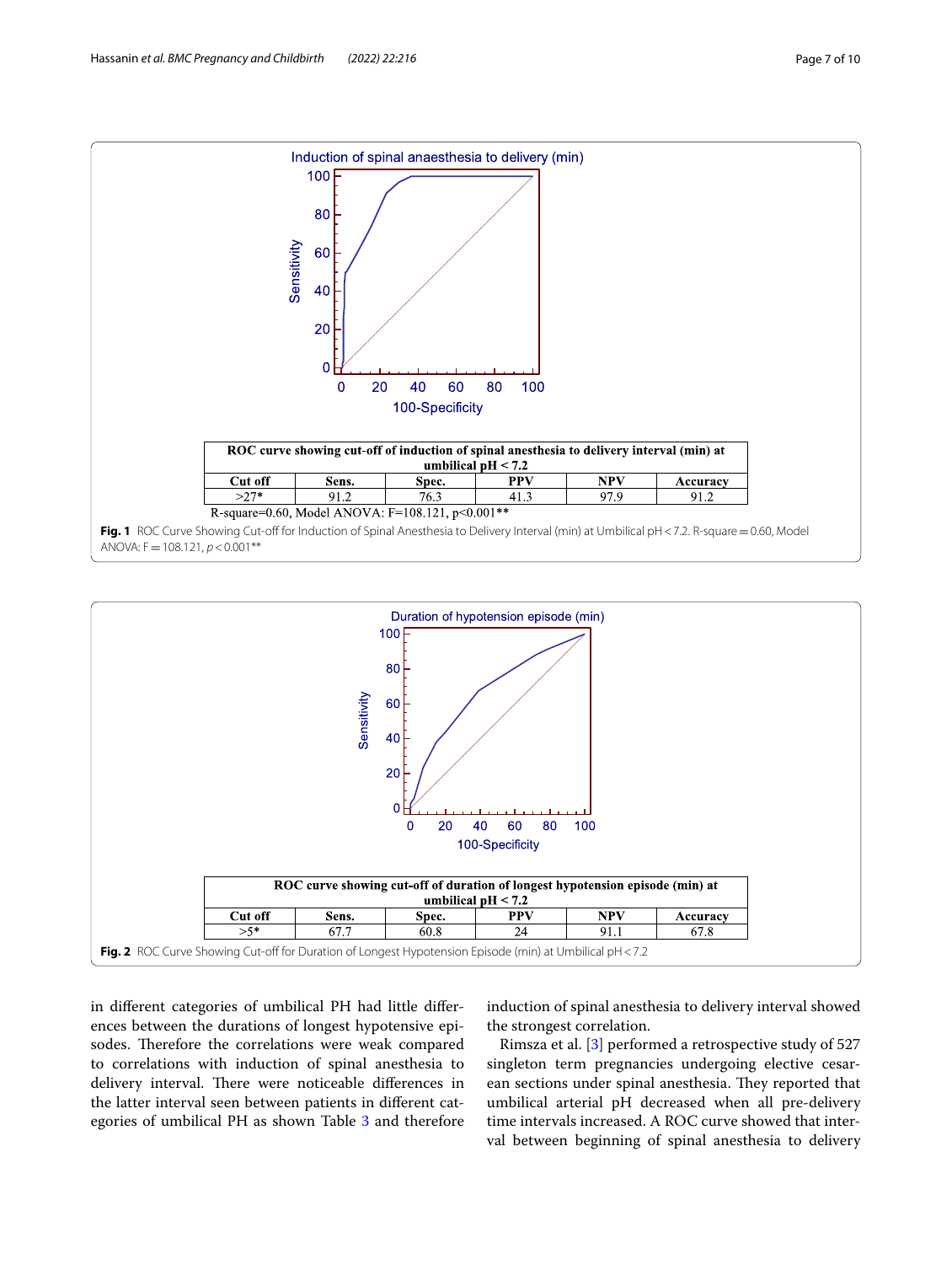

<span id="page-7-0"></span>more than 27 min was associated with an umbilical pH<7.1, and an interval more than 30 min was associated with an umbilical  $pH < 7.0$ . They also showed that umbilical pH decreased when intervals from spinal start to delivery and from uterine incision to delivery increased. Other factors afecting umbilical pH were BMI, non-cephalic presentation and greatest drop of blood pressure. They also reported two cases of hypoxemic-ischemic encephalopathy.

Another retrospective analysis by Nixon et al. [[7](#page-9-5)] studied the relationship of hypotension due to spinal anesthesia and intervals from anesthesia to incision and from incision to delivery with neonatal acidosis. The findings of their study revealed that both intervals were strongly related with neonatal acidosis when they were prolonged. The odds ratios for neonatal acidosis, at the 90th percentile cutof, were 3.82 (95 percent CI, 2.03–7.19) and 2.94 (95 percent CI,  $1.70-5.10$ ), respectively. The above mentioned intervals, the use of vasopressors, and extended spinal hypotension were all linked to neonatal acidosis in multivariate analysis.

Another study [\[8](#page-9-6)] investigated the factors predicting umbilical pH and standard base excess in 337 elective cesarean sections performed under spinal anesthesia. They reported that interval between uterine incision to delivery, greatest drop of SBP and the efect of ephedrine use in relation to the duration of hypotension during surgery affected umbilical pH. They also recommended the use of alpha 1 agonists such as phenylephrine instead of ephedrine, which is both alpha and beta adrenergic receptor agonists, before delivery of the fetus. They stated that ephedrine crosses the placenta because it is lipid

soluble, hence afecting fetal metabolism due to its beta adrenergic efect, leading to exaggerated neonatal acidosis. A meta-analysis conducted by Chao Xu et al. [[9](#page-9-7)] mentioned, theoretically, that phenylephrine causes refex bradycardia due to its vasoconstrictive efect exerted by its alpha 1 agonistic action. Refex bradycardia could aggravate hypotension. Ephedrine, on the other hand, causes an elevation of heart rate and increases heart contractility due to its beta adrenergic action, therefore leading to an improvement of blood pressure. According to the latter meta-analysis, phenylephrine administration during elective cesarean sections was associated with lower incidence of neonatal acidosis and higher umbilical PH compared to ephedrine use.

Edwards et al. [\[5](#page-9-3)] conducted a retrospective multicenter study, including 5,742 women who delivered a live, non-anomalous singleton term neonate by cesarean section under spinal anesthesia. After adjustment for confounding factors, it was found that increasing BMI was associated with decreased mean pH from 7.25 to 7.22  $(P<0.001)$ ; proportion of neonates with pH less than 7.1 increased from 3.5% to 7.7% ( $P = 0.011$ ); mean base deficit rose from 4.01 mmol/L to 4.83 mmol/L  $(P=0.030)$ , and percentage of neonates with base deficit of 12 mmol/L or more increased from 0.6% to 4.7%  $(P=0.003)$ . When BMI was analyzed after adjustment for confounding variables, umbilical pH declined by 0.01  $(P<0.001)$  and base deficit increased by 0.26 mmol/L  $(P=0.005)$  for every 10-unit rise in BMI.

Olang et al. [\[10](#page-9-8)] conducted a study to determine the incidence of neonatal acidosis after cesarean section performed under spinal anesthesia, as well as the prevalence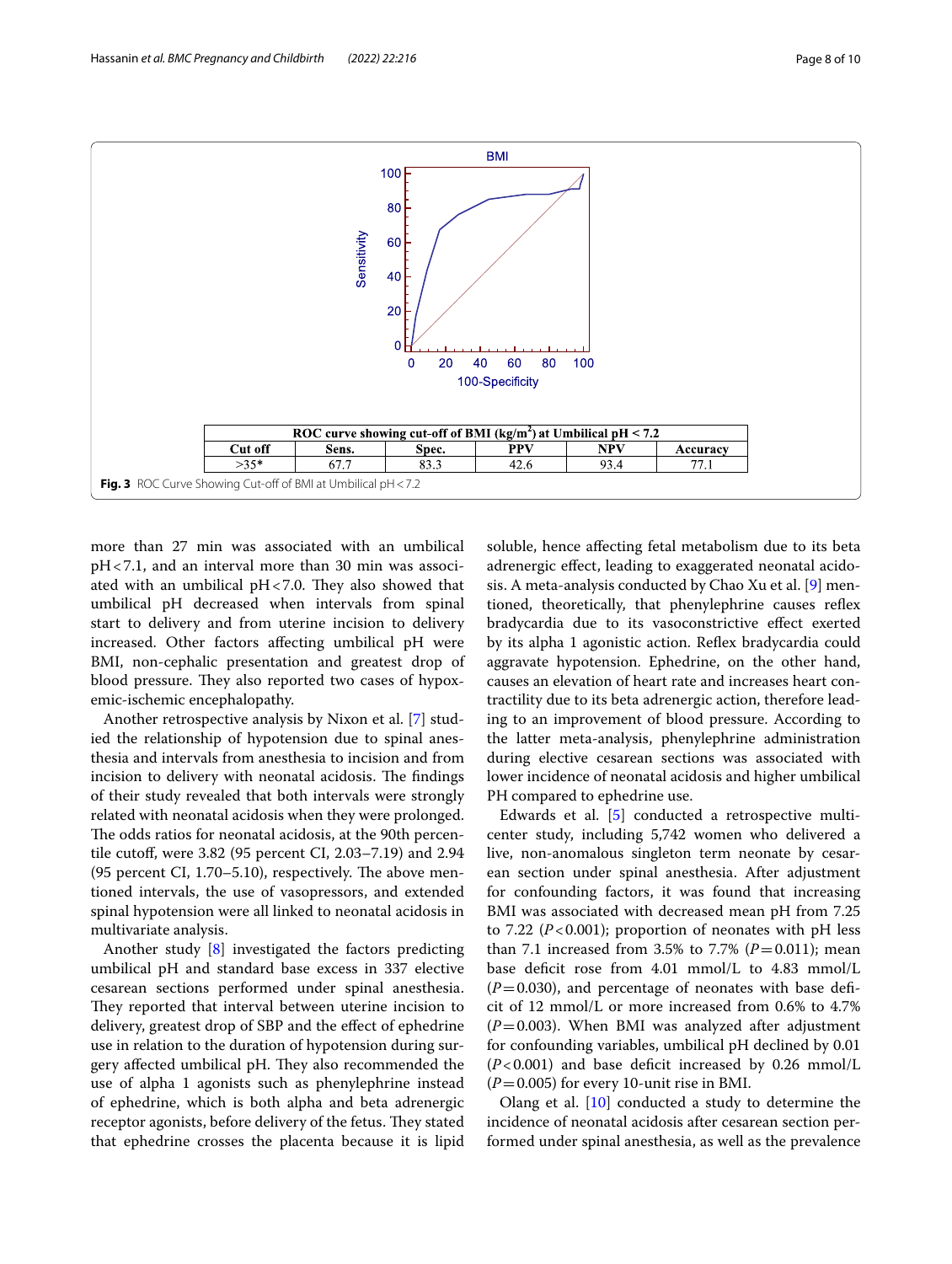of maternal hypotension during the procedure and its relationship to neonatal acidosis. 43 babies (27.2%) were born with neonatal acidosis, (umbilical  $pH \leq 7.2$ ). However, comparison between acidotic and non-acidotic newborn babies regarding Apgar scores showed no significant diference. 28 patients (17.7%) experienced maternal hypotension defned as SBP less than 100 mmHg. Hypotension episodes did not last more than 2 min as they were readily treated by intravenous fuids and vasopressors. A duration of 1.43 min of maternal hypotension had an insignifcant efect on 5-min Apgar scores of newborns. They concluded that neonatal acidosis occurring after cesarean delivery performed under spinal anesthesia had insignificant short term effects on neonates. Their results could be attributed to much frequent measuring of blood pressure at an interval of 2.5 min which allowed them to detect maternal hypotension earlier. They also used ephedrine or epinephrine to control hypotensive episodes. Also, their patients had lower BMI compared to our study.

Kana et al  $[11]$  $[11]$ . in which they investigated retrospectively the efect of the duration and degree of maternal hypotension on umbilical pH in 423 women undergoing cesarean section under spinal anesthesia. Mean arterial pressure less than 70 mmHg for ≥ 10 min was not a risk factor for neonatal acidosis (umbilical pH  $7.304 \pm 0.050$ at <10 min vs. 7.297 $\pm$ 0.045 at  $\geq$  10 min, *P* = 0.163). They concluded that prolonged maternal hypotension did not afect the neonatal umbilical artery pH at cesarean section under spinal anesthesia.

One strength of our study is its prospective nature. In addition, we assessed both neonatal acidosis and perinatal complications and could demonstrate that neonatal acidosis is not only related to maternal hypotension but also to the duration of hypotension during surgery. More importantly, a few studies discussed the association between various pre-delivery intervals and neonatal umbilical PH which was found to have stronger correlation than duration of hypotensive episodes and BMI. Also, induction of spinal anesthesia to delivery interval was calculated from the end of spinal block and not from the announcement of the anesthesiologist that the patient was ready. Finally, we used a lower dose of bupivicaine than most studies and recorded our results.

There are some limitations to our study. Blood pressure data was recorded at intervals of 3 to 5 min, which is less frequent than suggested in the recently published consensus statement [\[2\]](#page-9-0). More frequent blood pressure measurement may detect hypotension earlier, thus triggering treatment, although the impact of more frequent assessments on neonatal outcome has not been investigated. According to our results, the duration of longest hypotensive episodes had little diferences between the diferent

categories of umbilical PH, which could be attributed to intermittent blood pressure measurement and, hence, showed a weaker correlation with umbilical PH.

# **Conclusion**

Prolonged interval between induction of spinal anesthesia to delivery could be associated with neonatal acidosis. This could be aggravated by maternal obesity and prolonged duration of hypotension episodes during cesarean delivery.

#### **Abbreviations**

SBP: Systolic blood pressure; DBP: Diastolic blood pressure; MAP: Mean arterial blood pressure; NICU: Neonatal intensive care unit; BMI: Body Mass Index; BP: Blood pressure; ANOVA: Analysis of variance; ROC: Receiver Operating Characteristic.

#### **Acknowledgements**

Not applicable.

#### **Authors' contributions**

AH designed the plan for research, supervised the research and wrote the manuscript. HE, SH and AB supervised collection of data and statistical analysis and collection of material for manuscript writing. ME collected the data and performed statistical analysis. ME supervised the conduction of research and writing of the manuscript. MSEE collected the data, performed statistical analysis and collected material for writing the manuscript. All authors read and approved the fnal manuscript.

#### **Funding**

Open access funding provided by The Science, Technology & Innovation Funding Authority (STDF) in cooperation with The Egyptian Knowledge Bank (EKB).

#### **Availability of data and materials**

All data generated or analysed during this study are included in this published article.

#### **Declarations**

#### **Ethics approval and consent to participate**

This study was approved by Research Ethics Committee (REC), Faculty of Medicine, Ain Shams University, Cairo, Egypt on 11/3/2020. Committee's reference number is FWA 000017585. All participants signed written informed consents for participation in the study. All methods were carried out in accordance with relevant guidelines and regulations.

#### **Consent for publication**

Not applicable.

#### **Competing interests**

The authors declare that they have no competing interests.

#### **Author details**

<sup>1</sup> Department of Obstetrics and Gynecology, Ain Shams Maternity Hospital, Faculty of Medicine, Ain Shams University, 38 Ramsis Street, Abbasiya, 11591 Cairo, Egypt. <sup>2</sup> Department of Anesthesia and Intensive Care, Faculty of Medicine, Azhar University, Cairo, Egypt.

## Received: 13 August 2021 Accepted: 1 March 2022 Published online: 17 March 2022

#### **References**

<span id="page-8-0"></span>1. Miller RD. Miller's Anesthesia. Philadelphia: Elsevier Health Sciences; 2010.